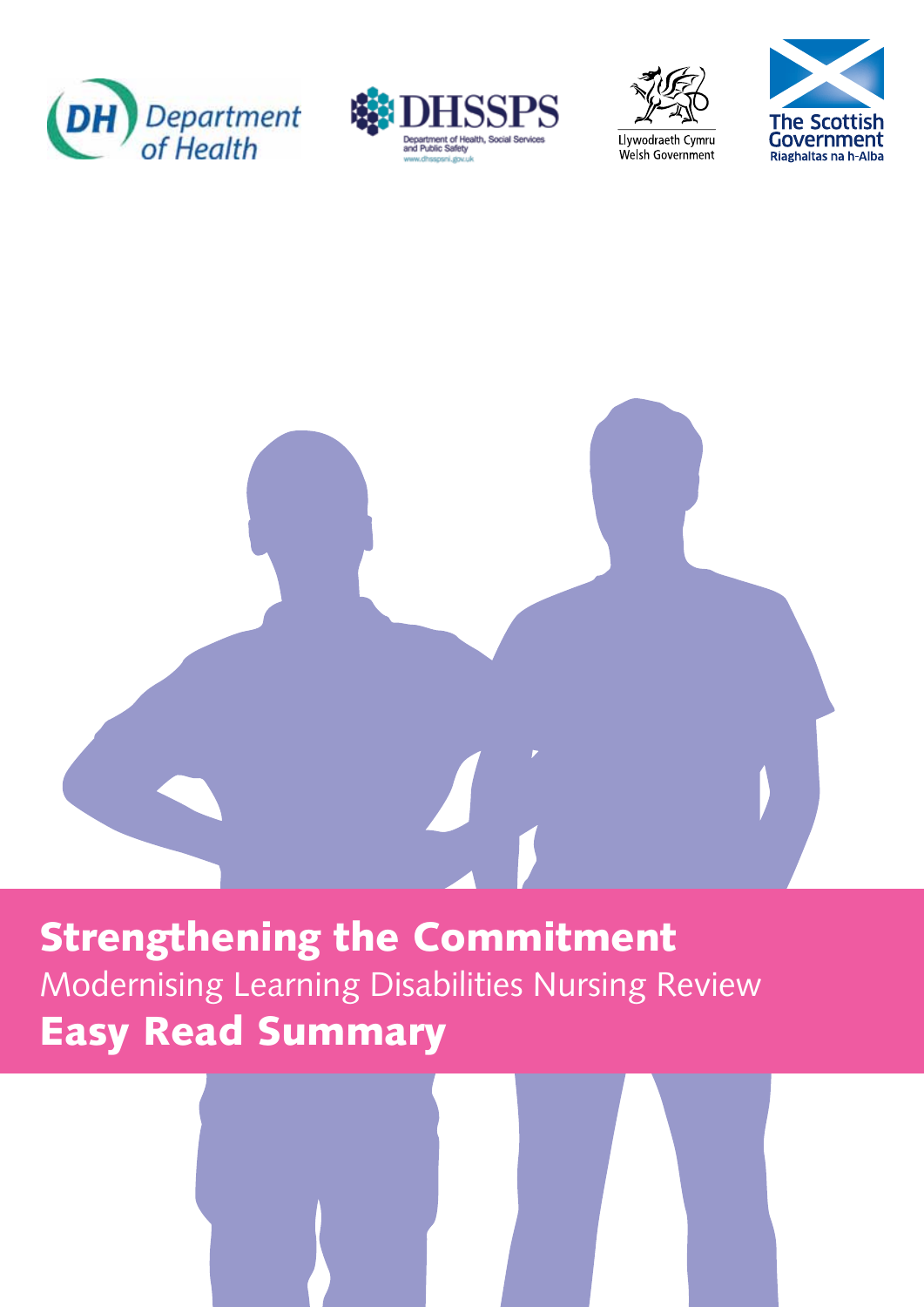# **Strengthening the Commitment**

## **Easy read summary**

# **Introduction**



In 2011 and 2012 there was a **review** of learning disabilities nursing. A **review**  means that people look at lots of information and make a plan for what will happen next.

| <b>Modff</b>                                |                                                                                                                                                                                                                                                                                                                                         |                                                                                                                                             |                                                                                                                |
|---------------------------------------------|-----------------------------------------------------------------------------------------------------------------------------------------------------------------------------------------------------------------------------------------------------------------------------------------------------------------------------------------|---------------------------------------------------------------------------------------------------------------------------------------------|----------------------------------------------------------------------------------------------------------------|
|                                             |                                                                                                                                                                                                                                                                                                                                         |                                                                                                                                             |                                                                                                                |
|                                             | <b>Commercial</b><br>continued in the<br><b>UNITED STATES</b>                                                                                                                                                                                                                                                                           | $\mathcal{A}$ and<br>and description<br>mode a final chair.<br><b>Ban Printers of Laboratory</b><br><b><i><u>Standard Committee</u></i></b> |                                                                                                                |
|                                             | Jul 14 commo<br>ventor Farmer 1<br>would allow that<br>arts travel. Hole                                                                                                                                                                                                                                                                | <b><i>Information</i></b><br>perchants of<br>making that's<br>Textile a                                                                     |                                                                                                                |
|                                             | completed of<br>and Harolds<br><b>CANDLES</b><br>and reports the                                                                                                                                                                                                                                                                        | <b>START AND IN</b><br>contractors from<br>contractions having racking detectors                                                            |                                                                                                                |
|                                             | Flames built democratic<br>provided through based home. - planning macht formed to previous of<br>well-early be-welly Parent Ad-Johnson, and Parent Upto Measurement a lighty at<br>and not financial data to see the contract of the search for the contract of the contract of the                                                    | and you think a discovered by the a basebal darks                                                                                           |                                                                                                                |
| __                                          | make carry and processing in the batterneously public companies and<br>and highly. The breaking machining and in construction furthy and the many chosing any<br>in Percentakan badara kalendaran sebuah Pengikatanan Pencil Batharin<br>glacement further assistant and hally diseased that is a competent of the control bank becomes |                                                                                                                                             |                                                                                                                |
| <b>Dalla Facts</b><br><b>Callin Awrents</b> | A Return restrict throught-sized council bucketing and houses the company holds a series by<br>as Figures and Consequences from the American American business between reduced from the bar<br>A 5 week or ways, Fordia call a top<br>ton, freezes catching formations                                                                  | THING TOWNS IS TO A RESIDENT A THE                                                                                                          |                                                                                                                |
|                                             | tills lightig kallaksertelate. ""John sight Americanske signing relative form<br>Antiquipty, hastill-formed from services and a string plan holy three may be<br>Advertising the Australian Council and Characterizant Council States                                                                                                   |                                                                                                                                             |                                                                                                                |
| all rights                                  |                                                                                                                                                                                                                                                                                                                                         |                                                                                                                                             |                                                                                                                |
|                                             | is particularly and the state of the fundamental continuity of the con-<br>auto book books hardway                                                                                                                                                                                                                                      | who I would do an explored, I works night said.                                                                                             |                                                                                                                |
|                                             | <b>Strengthening the commitment</b>                                                                                                                                                                                                                                                                                                     |                                                                                                                                             |                                                                                                                |
| The report of the                           | UK Moderniting Learning Disabilities Norting Review                                                                                                                                                                                                                                                                                     |                                                                                                                                             |                                                                                                                |
|                                             | than the North American Library<br>approved a fun after approved with the                                                                                                                                                                                                                                                               | <b>Literature</b><br><b>The Service</b>                                                                                                     | <b>Farmers</b><br>planeted at                                                                                  |
|                                             | <b>R.A. Facts 14 Kinst, Noter 1970</b><br>Angolan Fact Aventu compatible<br>the internal labor diploy hands<br>with, beatly beloned Journalists.<br>White Prochet - N. O. Declared and                                                                                                                                                  | <b>Engineer</b><br><b>Dispatched</b><br>and a series<br>To cartesia<br>allow better                                                         | <b>CONTRACTOR</b><br>Miller McGraw<br><b>Page of Assets</b><br>$\frac{1}{2}$ .<br>Desired in<br><b>Dealers</b> |

**Strengthening the Commitment is a** report about that review. The review happened in Scotland, England, Wales and Northern Ireland.



This is an easy read version of the report, called **Strengthening the Commitment**.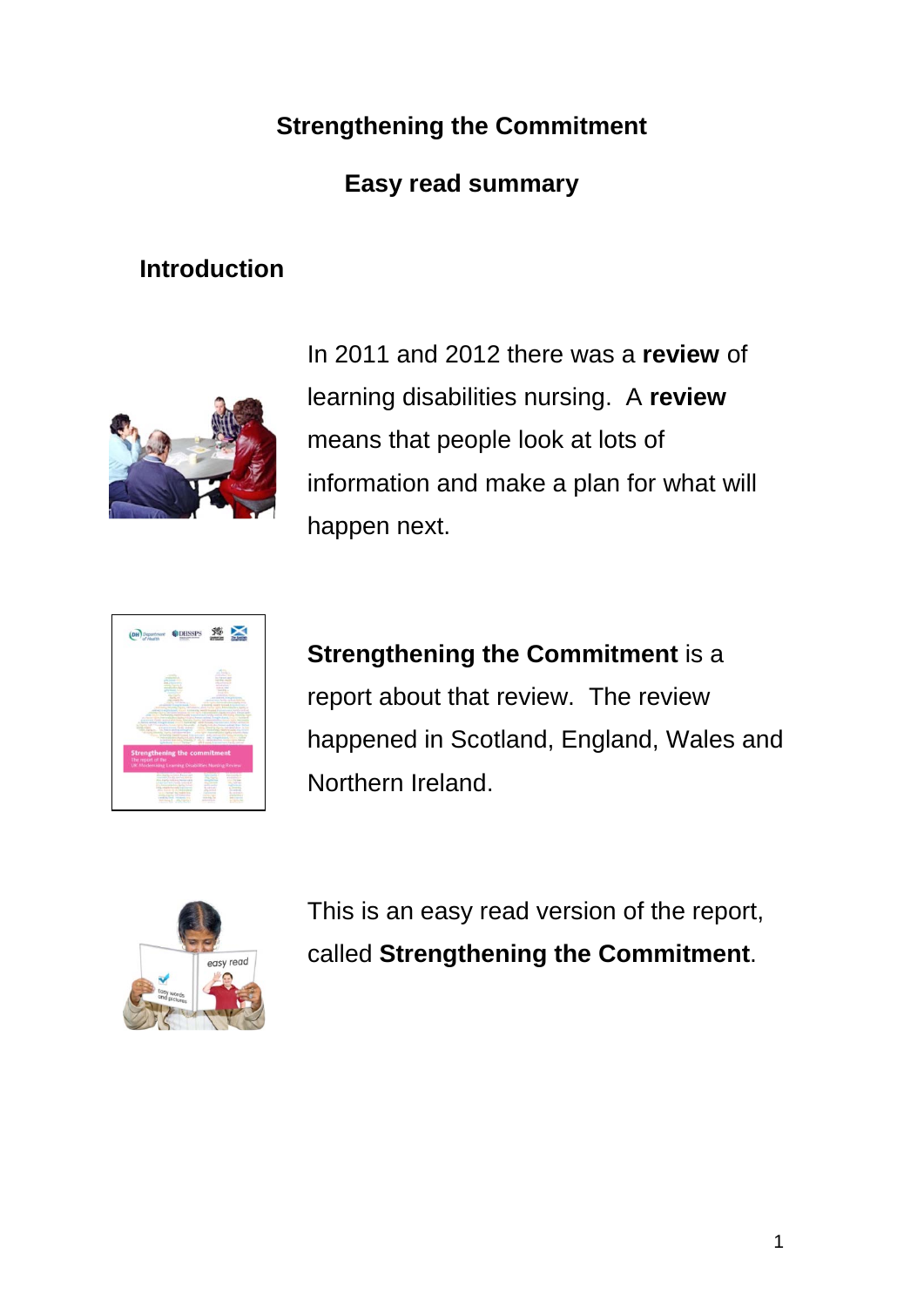#### **Why do a review?**



We know that there will be more people with learning disabilities in the future. This is because there are more things doctors and nurses can do for people with learning disabilities. This means people are living longer lives. This might mean that more people will need support from a learning disabilities nurse.



We know that the number of learning disabilities nurses is going down.



The kind of support that people want from learning disabilities nurses has changed a lot.



Learning disabilities nurses work in lots of different places now. The government in Scotland, England, Wales and Northern Ireland want there to be enough learning disabilities nurses to support people.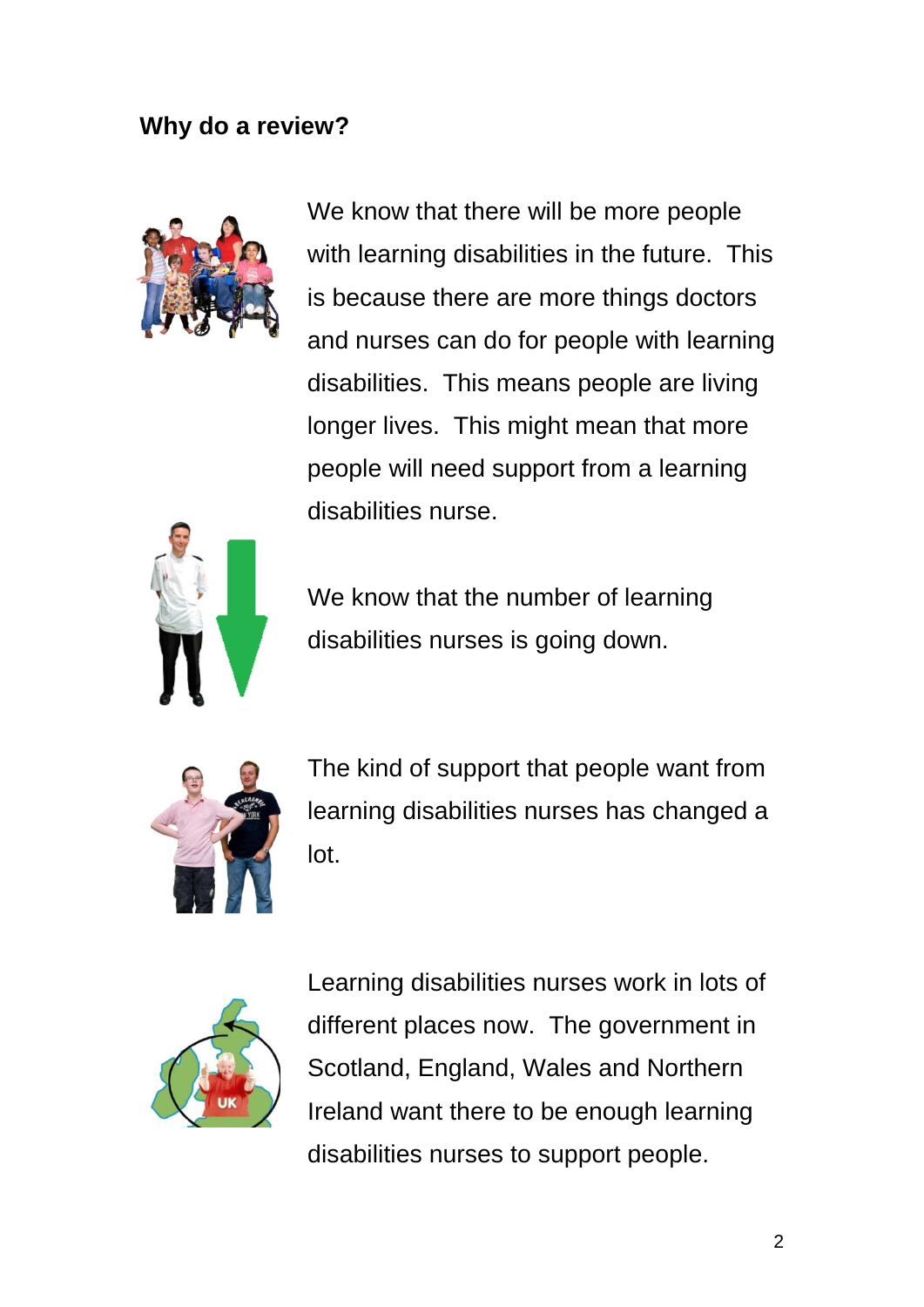

The government also want learning disabilities nurses to get good training so they can do their job well.



The government did the review to find out what learning disabilities nursing is like now. The government thought about what it needs to change about learning disabilities nursing. This is to make healthcare work better for people now and in the future.



The **Strengthening the Commitment** report makes 17 **recommendations** about what needs to change.

A **recommendation** is a good idea from a report to help people work better.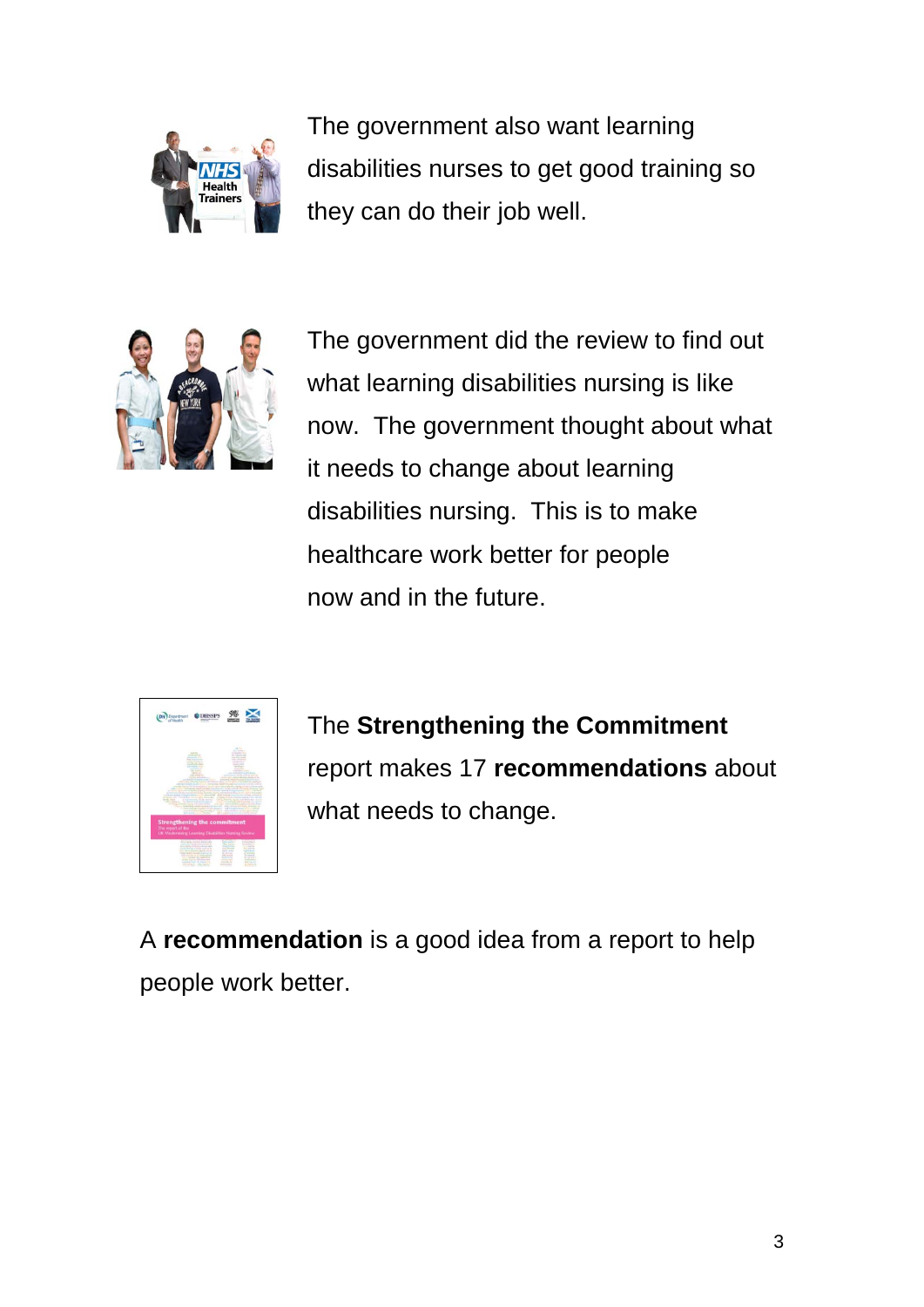## **What recommendations did the review make?**



**1.** There will be a national group who understand and plan for all learning disabilities nurses. This should include people from Scotland, England, Wales and Northern Ireland.



**2.** The group need good information about where learning disabilities nurses work. They also need to know how many nurses there are.



The group need to know this information to make a good plan for people with learning disabilities and their families. The plan needs to include learning disabilities nurses that do not work for the NHS.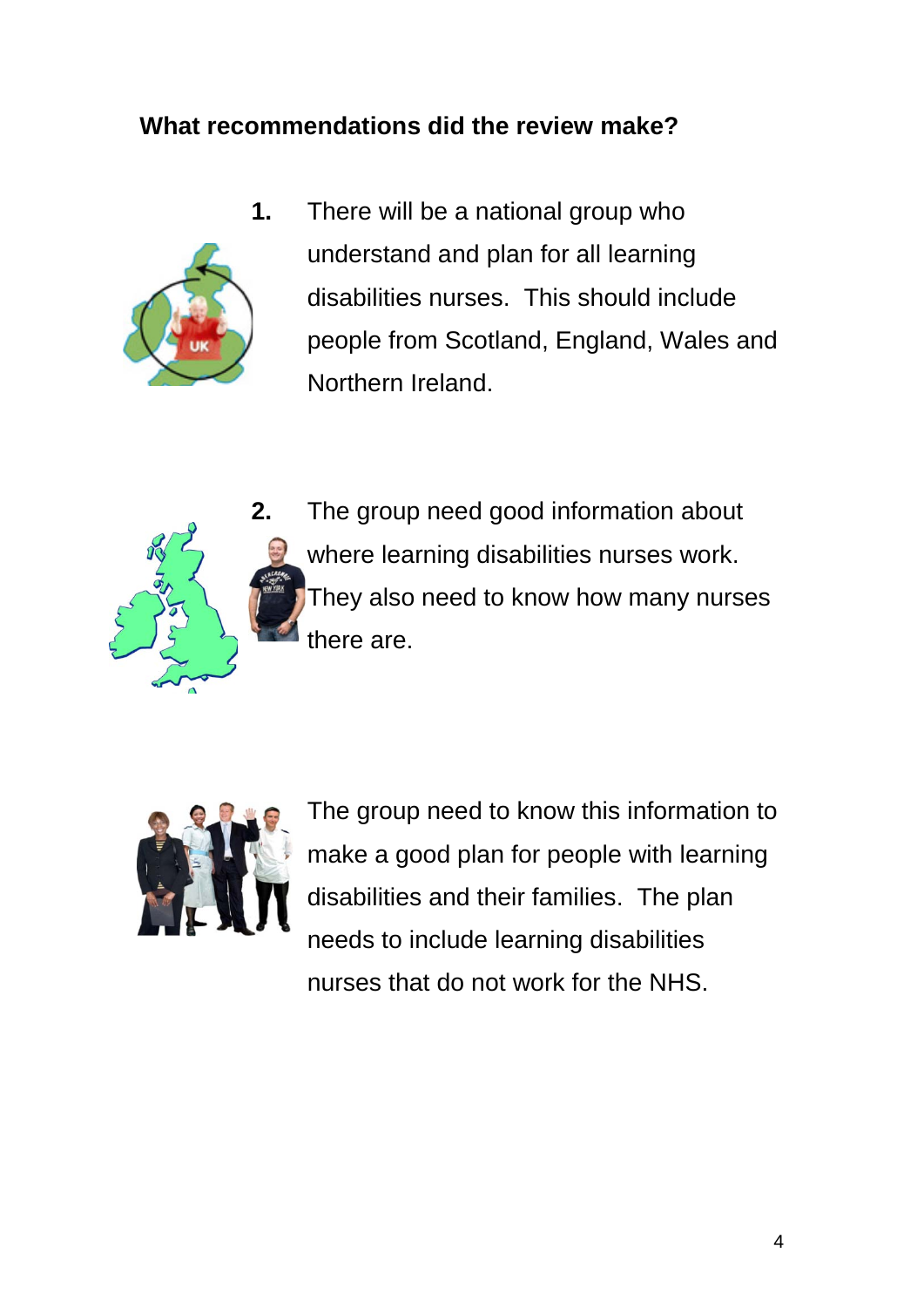- **3.** There should be jobs for learning disabilities nurses with:
	- people who are in prison



- people with autism
- older people
- people with **dementia**.

**Dementia** is the name for an illness. When a person has dementia they might forget things, get confused or lose skills they had before.



**4.** Each country must make a clear **career** plan for learning disabilities nurses. **Career** is another word for job. A career plan will say what learning disabilities nurses need to know and do well in all the places they work.

Each country could work together to make these plans look the same.

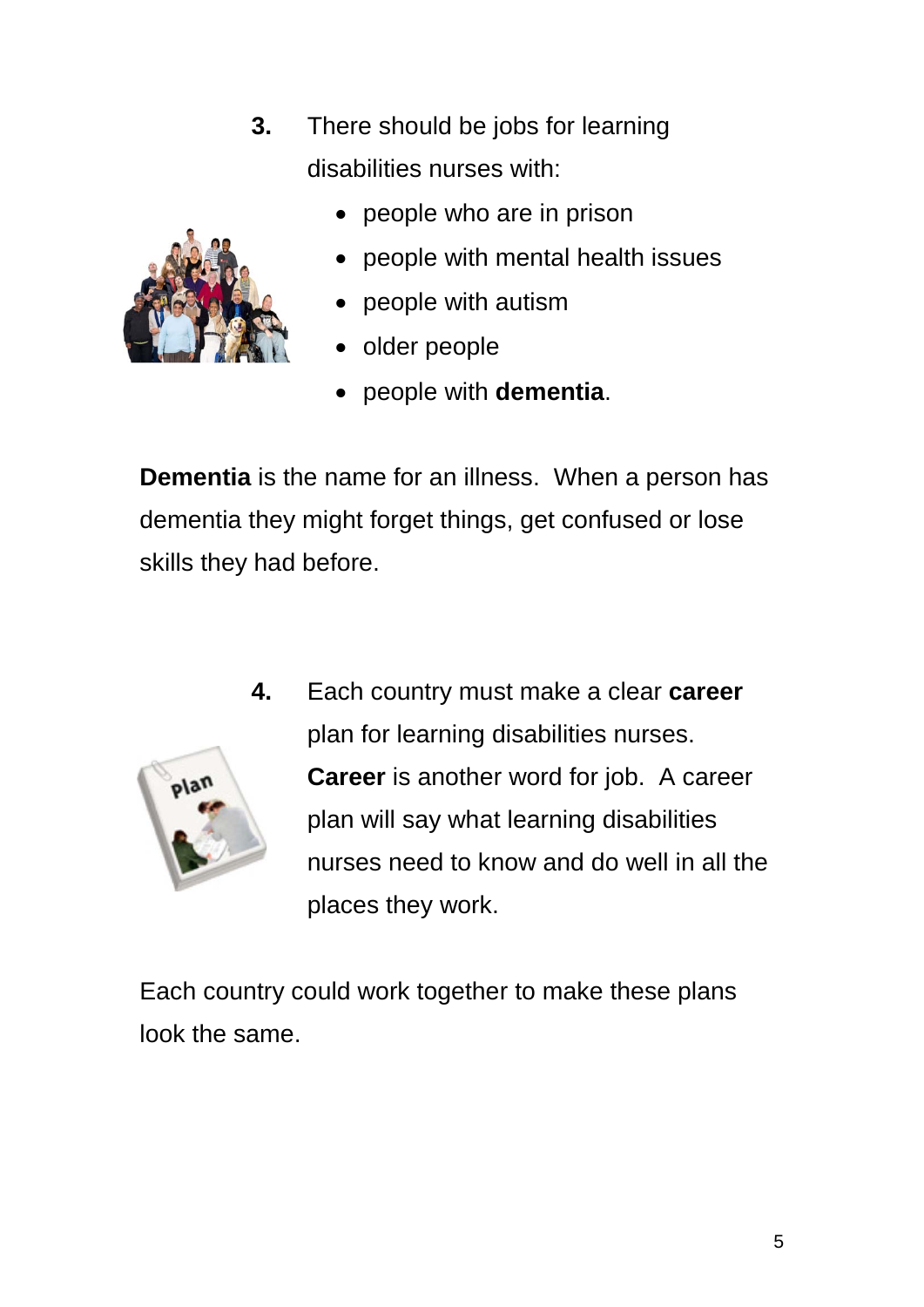#### **What other recommendations did the review make?**



**5.** People who plan services and teach learning disabilities nurses need to plan how to teach new nurses.

> There need to be enough learning disabilities nurses in the right places now and in the future.



They need to be trained in the right things. All learning disabilities nurses need to have the right values.



This means they need to believe in people's rights. They should work in a person-centred way. They should see what people are good at, not just what they cannot do. They should support people to do the things they want to do in their lives.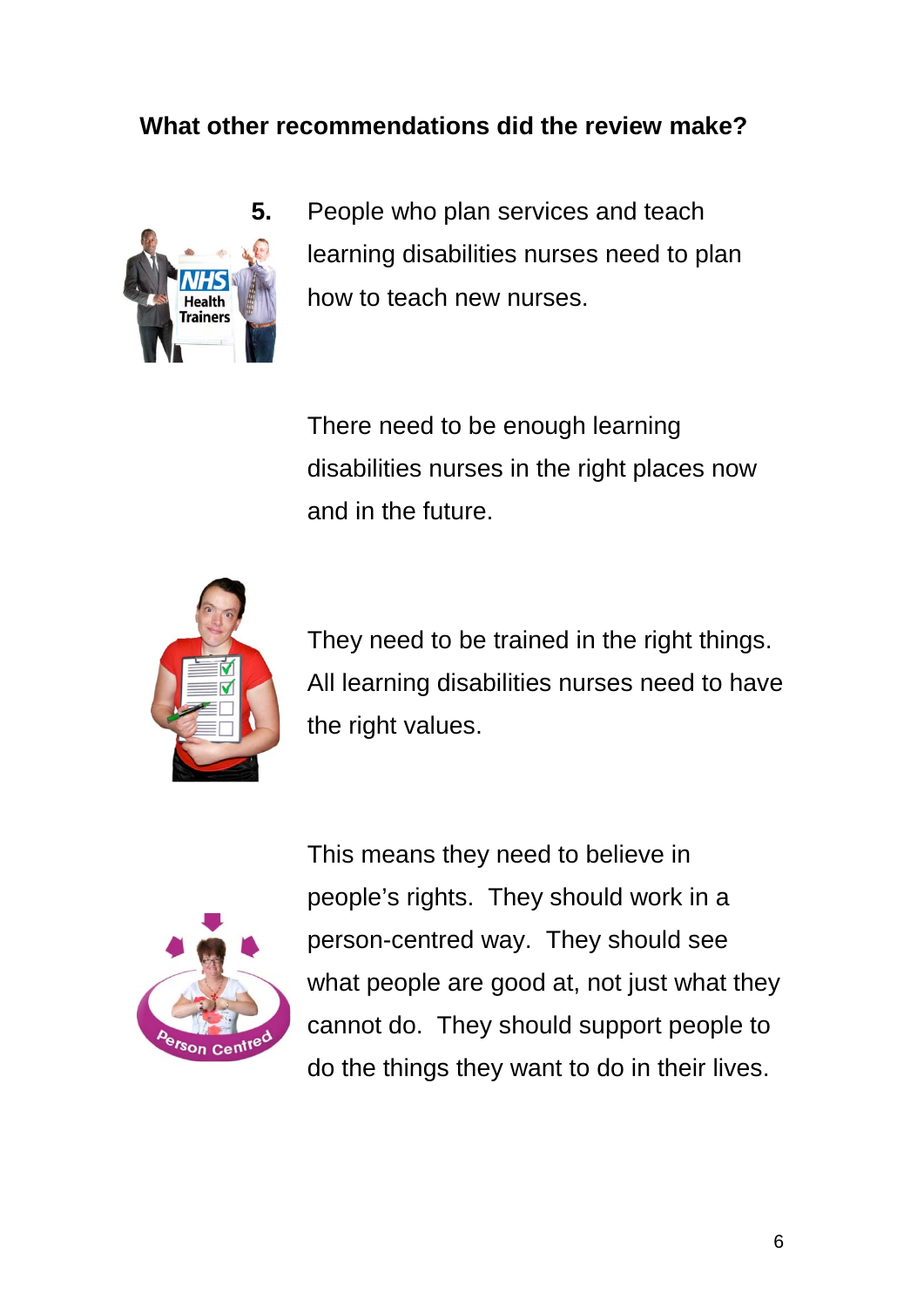

**6.** Learning disabilities nurses need to be allowed to work with people of all ages and during all parts of the person's life.



They need to have the right skills and experience to do this. They need to work with other people working in health and community care to do this well.



**7.** Learning disabilities nurses should support people to use all the health services they need and not just learning disabilities ones. This should help services to work together.



Learning disabilities nurses should support people to keep well. They should not just deal with the health problems they already have.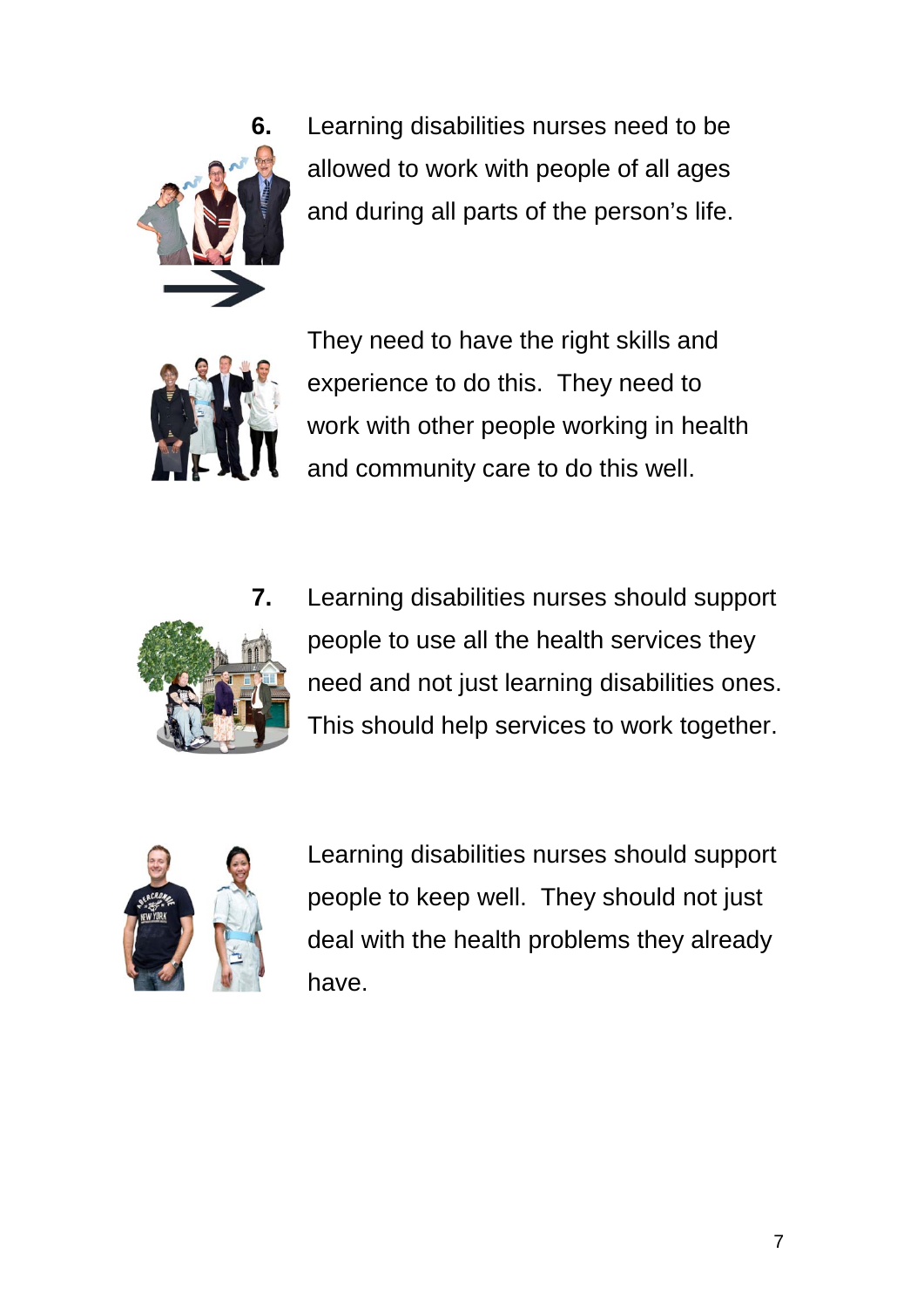## **What other recommendations did the review make?**

8. There need to be enough learning disabilities nurses working in services for **people with complex needs.** 



**People with complex needs** are people who need a lot of support every day. They might need support with things like eating, drinking, washing, dressing, and toileting. They might have more than one disability. They might not speak but use other ways to communicate.



- **9.** There needs to be a way to measure the difference learning disabilities nurses make to people's lives.
- **10.** Learning disabilities nurses should work smarter and better.

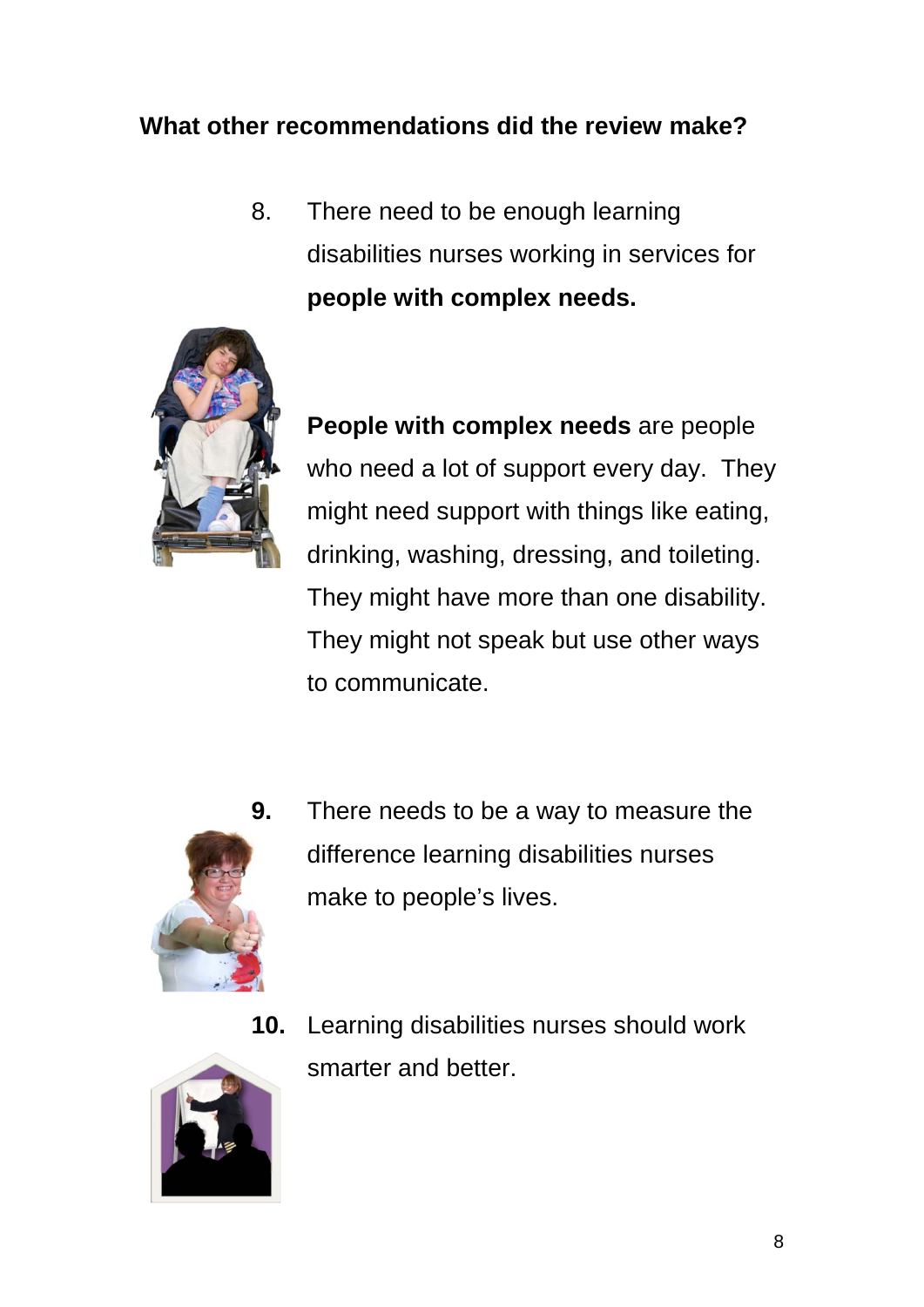

**11.** Trainers must teach learning disabilities nurses about the things that the **Strengthening the Commitment** report says.



**12.** There needs to be a good plan about teaching learning disabilities nurses. This will mean that there will be enough nurses in the right places with the right skills.

- College
- **13.** Places that teach staff and services need to work together. This will make sure that everyone who works with people with learning disabilities can learn more about working together.



**14.** Learning disabilities nurses need chances to learn about ideas that make people's health better. They need good support from their managers to do this.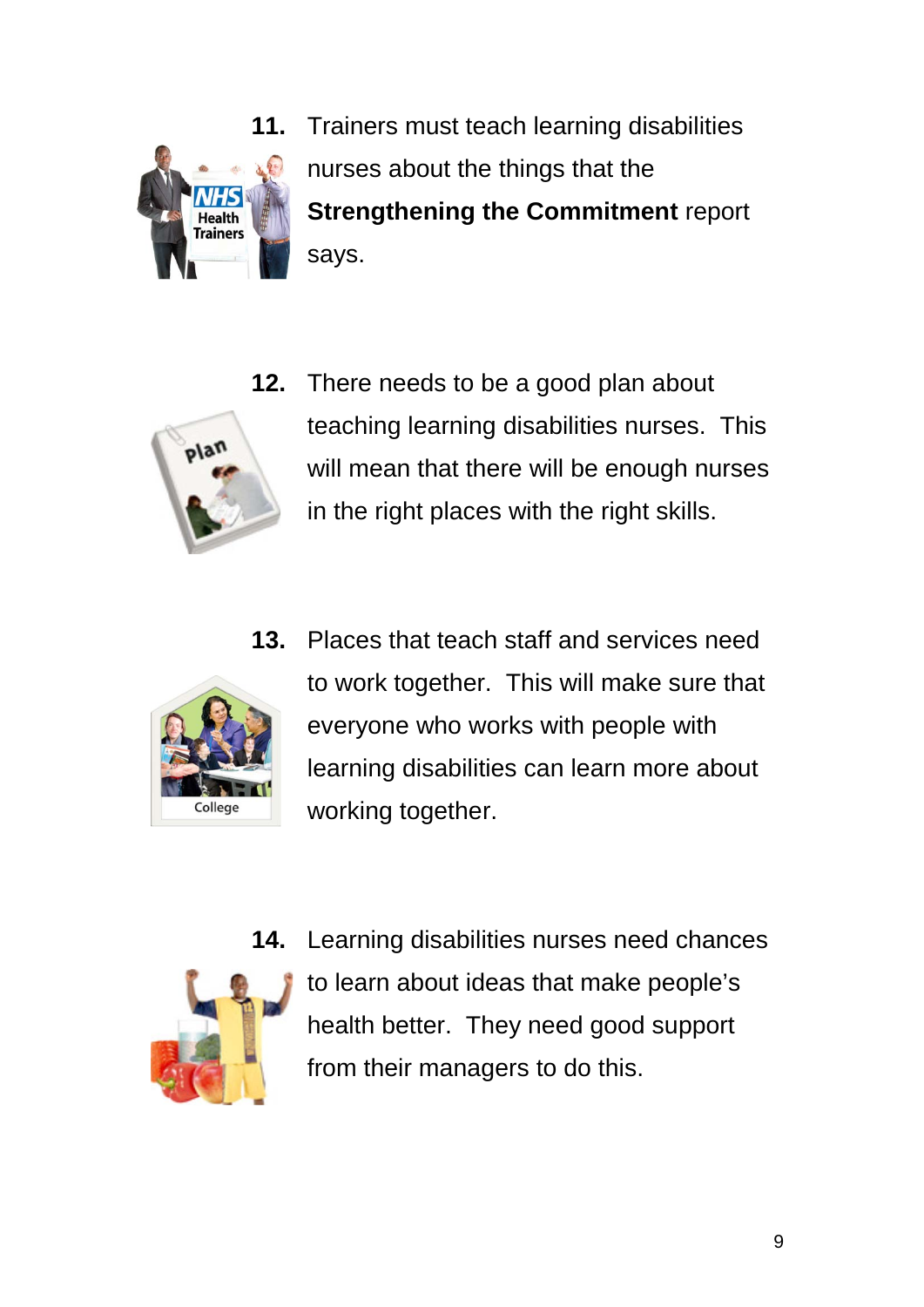#### **What other recommendations did the review make?**



**15.** Learning disabilities nursing needs to have strong and clear leaders all over Scotland, England, Wales and Northern Ireland. They will receive support from learning disabilities leaders who have a lot of experience.



**16.** Learning disabilities nurses need to share good ways to work with people with learning disabilities.



**17.** There needs to be research done to find out what bits of a learning disabilities nurse's work really helps people. Research will show **evidence** of what works and what does not work. Learning disabilities nurses should know about evidence so they only work in the ways that work well. Learning disabilities nurses need to be good at understanding research and doing research.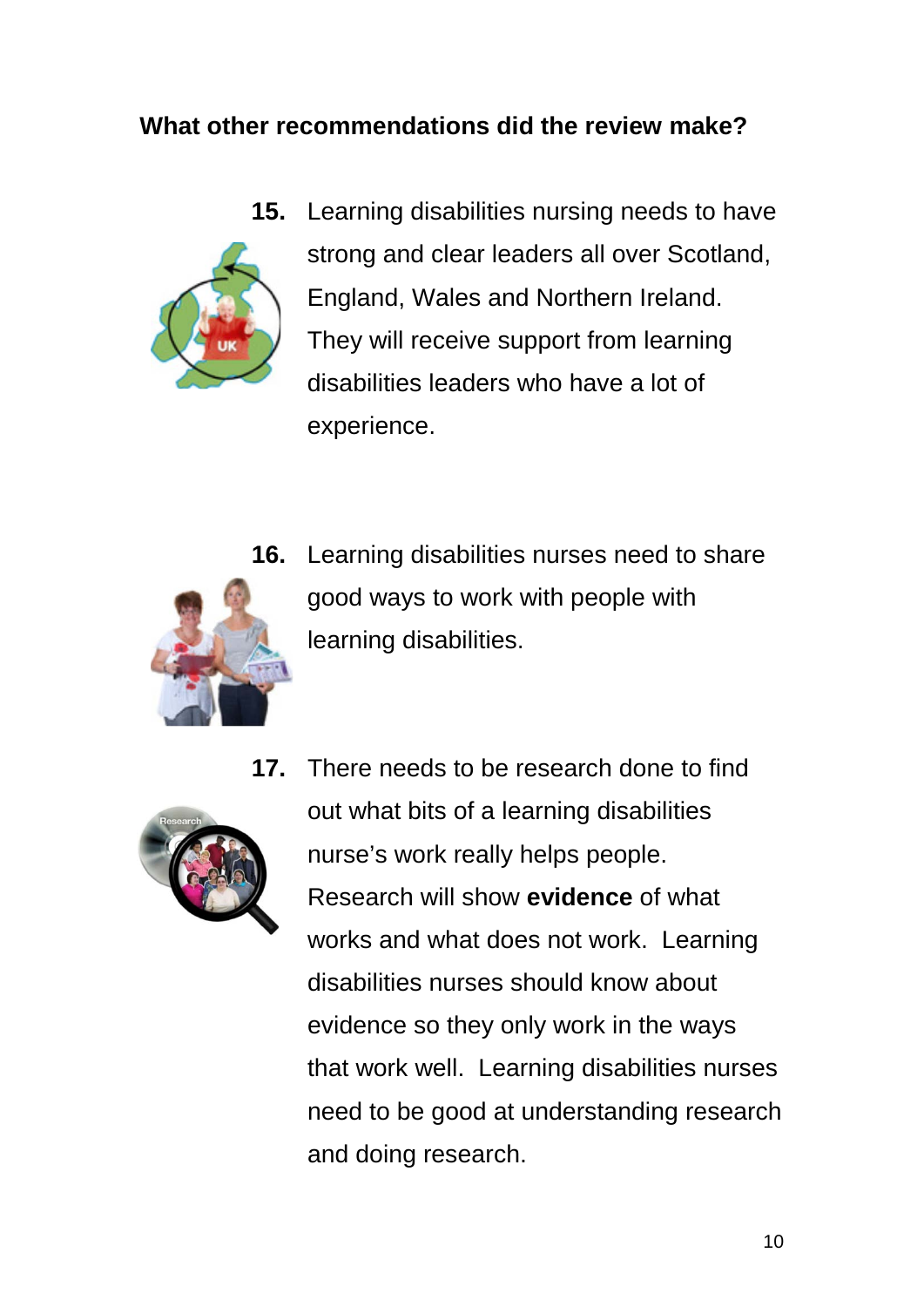## **More information**

This easy read summary was made by the Scottish Consortium for Learning Disability and the Modernising Learning Disabilities Nursing Reference Group.





Scottish Consortium for Learning Disability Floor 6, Merchant Exchange 20 Bell Street Glasgow G1 1LG Telephone: 0141 559 5720 Website: [www.scld.org.uk](http://www.scld.org.uk/)

You can find the full version of the Strengthening the Commitment report

at: <http://www.scotland.gov.uk/Publications/2012/04/6465>